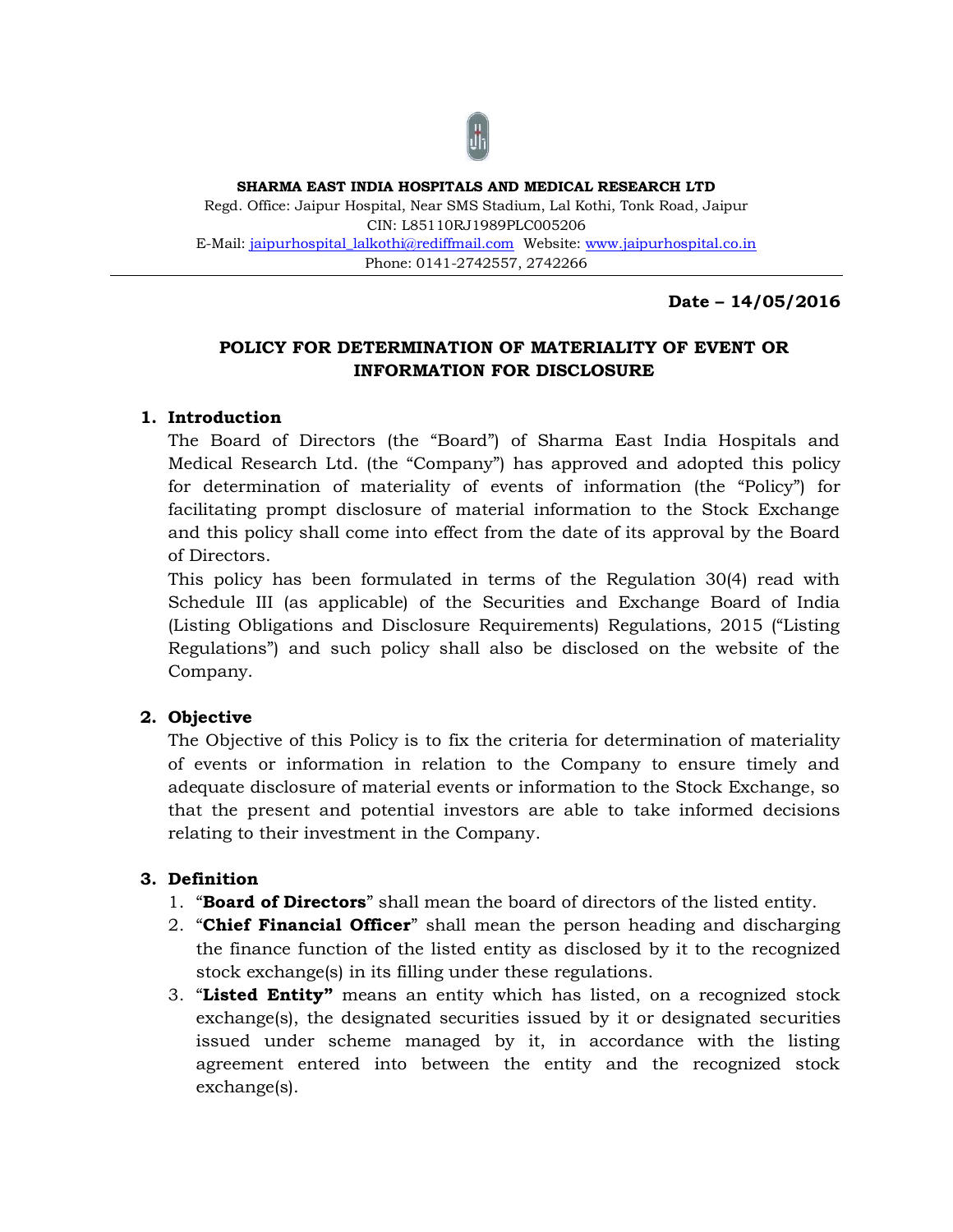- 4. "**Listing Regulations**" shall mean the Securities and Exchange Board of India (Listing Obligations and Disclosure Requirements) Regulations, 2015.
- 5. **"Key Managerial Personnel"** means Key Managerial personnel as defined in sub-section (51) of section 2 of the Companies Act, 2013.
- 6. "**Specified Authority"** means the Authority for Determining Materiality and Dissemination of Events / Information and for the purpose of Making Disclosures as mentioned in this policy.
- 7. **"Stock Exchange"** means a recognized stock exchange as defined under clause (f) of section 2 of Securities Contracts (Regulations) Act, 1956.

All the words and expressions used but not defined in this policy, but defined in the SEBI Act, 1992, Companies Act, 2013 the Securities Contract (Regulation) Act, 1956, Depositories Act, 1996 and / or the rules and regulations made thereunder shall have the same meaning as respectively assigned to them in such Acts or rules or regulation or any statutory modification or re-enactment thereto, as the case may be.

## **4. Guidelines for Determining Materiality of Events or Information**

- (a) the omission of an event or information, which might result in discontinuity or alteration of event or information which is already in public domain:; or
- (b) the omission of an event or information which might result in significant market reaction, if the said omission come to light at a later date; or
- (c) In case where the criteria specified in sub-clauses (a) and (b) are not applicable, an event/information may be treated as being material if in the opinion of the board of directors of listed entity, the event / information is considered material.

# **5. Authority for Determining materiality and Dissemination of Events / Information and for the purpose or Making Disclosures (the Specified Authority)**

As prescribed under the Regulation 30 of Listing Regulation, the Board of Directors of the Company has authorized the following Key Managerial Personnel for the purpose of Determining Materiality of an event or information and for the purpose of making disclosures to the Stock-Exchange:

**1. Determination of Materiality of Events or Information**: The managing Director, Chief Financial Officer and Company Secretary Cum Compliance Officer of the Company are authorized for determination of materiality of events or information.

**2. Making disclosures to the Stock-Exchange:** Chief Financial Officer and Company Secretary cum Compliance Officer are severally authorised to deal with the dissemination and disclosure of material events / information to the Stock Exchange.

The same shall be disclosed on Company's Website also.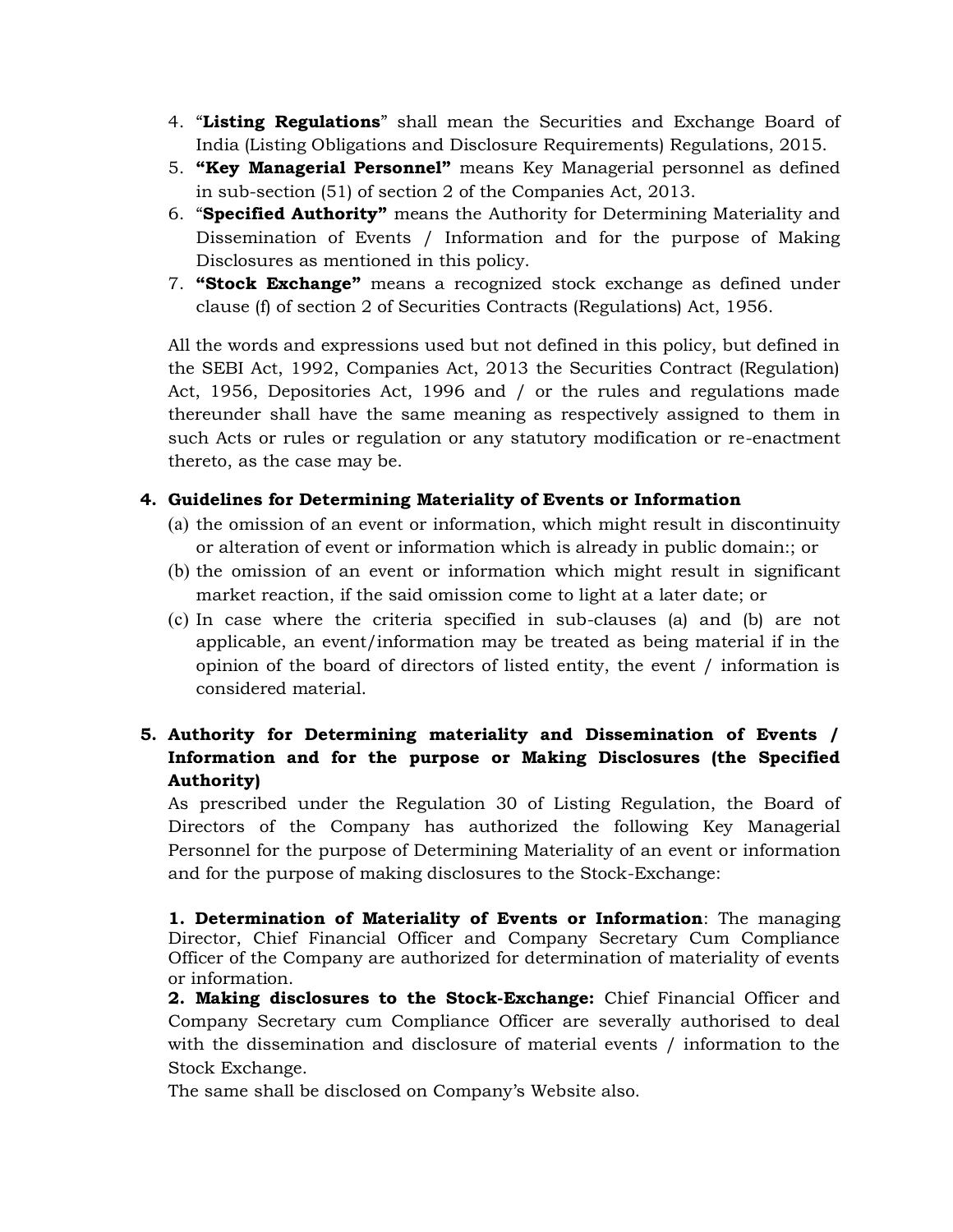#### **6. Reporting and Disclosure**

Disclosures listed in Annexure A of this policy should be intimated to the Stock Exchanges as soon as reasonably possible and not later than 24 hours from the occurrence of information or event (except certain events arising out of the Meetings of the Board of Directors mentioned in point 4 of Annexure A, which are required to be disclosed to the Exchanges(s) within 30 minutes of the closure of the meeting) without application of guideline for materiality. An explanation for delay will also need to be provided if disclosures are made beyond 24 hours.

Events that have been provided under Annexure B or Annexure C of this policy shall be disclosed to Stock Exchanges upon application of the guidelines for materiality to be determined by the Specified Authority.

Without prejudice to the generality of Annexure (A), (B) and (C) above, the Company may make disclosures of event/information as specified by the Board from time to time.

Any event purported to be reportable under Regulation 30 of SEBI Regulations (as enlisted in Annexure A, B, and C) shall be informed to the Specified Authority on an immediate basis upon occurrence, with adequate supporting data/information to facilitate a prompt and appropriate disclosure. Any other event, even if not covered under the above Annexures but is potentially of price sensitive nature, must also be informed, for further evaluation by the Specified Authority.

The Specified Authority will be responsible for ascertaining the reportability of events considering their nature, applicability of deeming provisions, relevant impact in terms of discontinuity of market information and materiality.

All disclosures as required by the Listing Regulation and other applicable laws, if any, shall be available on the Company's website for a minimum period of 5 years and thereafter as per the Archival Policy for disclosure of events on official website adopted by the Company.

### **7. Review and Amendment**

The Policy shall be reviewed as and when required to ensure that it meets the objective of the Listing Regulation and remains effective.

### **8. Disclosure/Amendment**

This policy as amended from time to time shall be made available at the website of the Company.

The right to interpret/amend/modify this Policy vests in the Board of Directors of the Company.

| $Sd$ / -                 | $Sd$ .   | Sd/-                     |
|--------------------------|----------|--------------------------|
| <b>Company Secretary</b> | Director | <b>Managing Director</b> |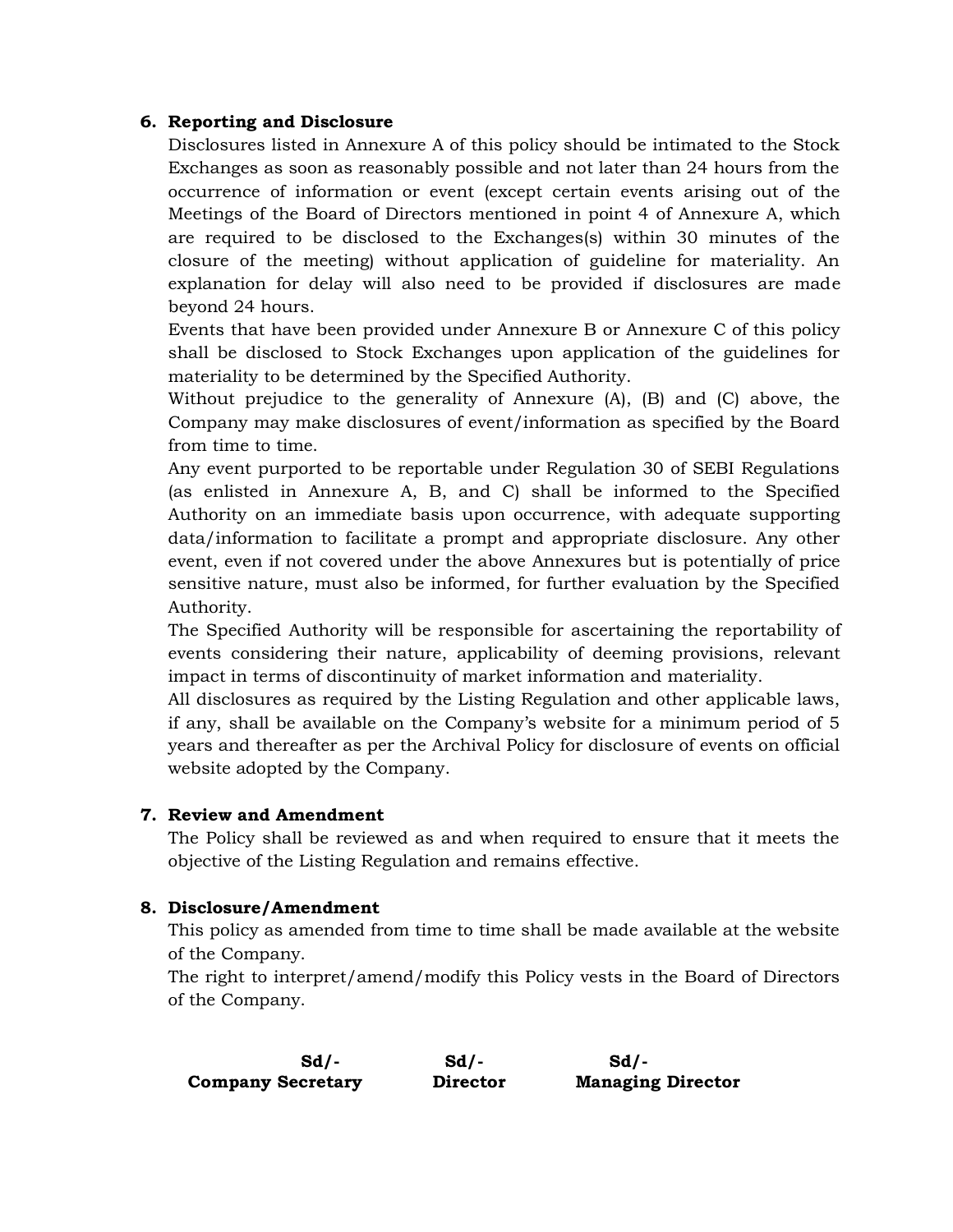#### **Annexure – A**

**EVENTS WHICH SHALL BE DISCLOSED WITHOUT ANY APPLICATION OF THE GUIDELINES FOR MATERIALITY** (adopted in line with para A of part A of Schedule III of Listing Regulation).

1. Acquisition(s) (including agreement to acquire), Scheme of Arrangement (amalgamation/ merger/ demerger/restructuring), or sale or disposal of any unit(s), division(s) or subsidiary of the listed entity or any other restructuring.

Explanation. - For the purpose of this sub-para, the word 'acquisition' shall mean,-

- a. acquiring control, whether directly or indirectly; or,
- b. acquiring or agreeing to acquire shares or voting rights in, a company, whether directly or indirectly, such that
	- the listed entity holds shares or voting rights aggregating to five per cent or more of the shares or voting rights in the said company, or;

 there has been a change in holding from the last disclosure made under sub-clause (a) of clause (ii) of the Explanation to this sub para and such change exceeds two per cent of the total shareholding or voting rights in the said company.

2. Issuance or forfeiture of securities, split or consolidation of shares, buyback of securities, any restriction on transferability of securities or alteration in terms or structure of existing securities including forfeiture, reissue of forfeited securities, alteration of calls, redemption of securities etc.

3. Revision in Rating(s).

4. Outcome of Meetings of the board of directors: The listed entity shall disclose to the Exchange(s), within 30 minutes of the closure of the meeting, held to consider the following:

a) dividends and/or cash bonuses recommended or declared or the decision to pass any dividend and the date on which dividend shall be paid/dispatched.

b) any cancellation of dividend with reasons thereof.

c) the decision on buyback of securities.

d) the decision with respect to fund raising proposed to be undertaken.

e) increase in capital by issue of bonus shares through capitalization including the date on which such bonus shares shall be credited/dispatched.

f) reissue of forfeited shares or securities, or the issue of shares or securities held in reserve for future issue or the creation in any form or manner of new shares or securities or any other rights, privileges or benefits to subscribe to;

g) short particulars of any other alterations of capital, including calls;

h) financial results;

i) decision on voluntary delisting by the listed entity from stock exchange(s).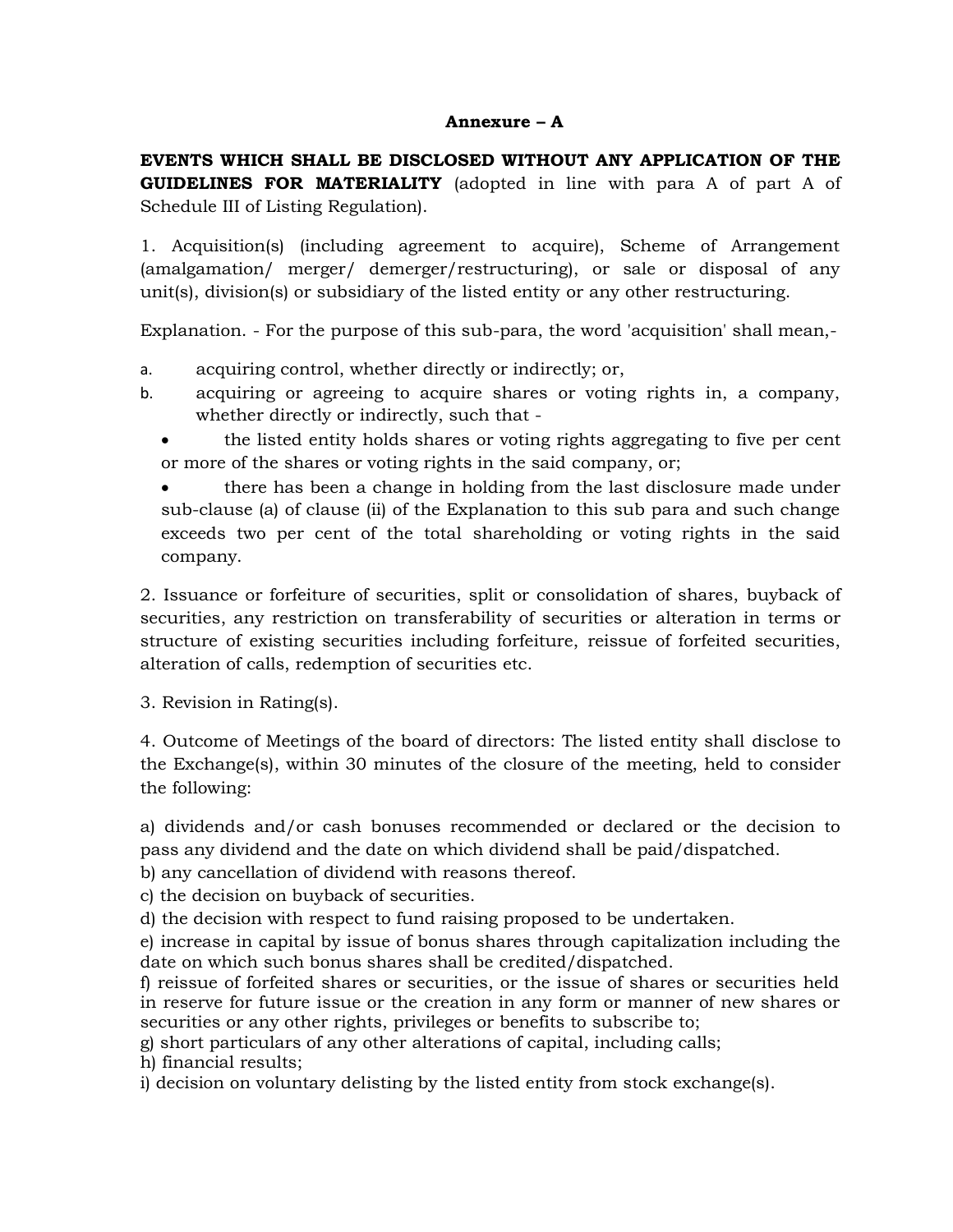5. Agreements (viz. shareholder agreement(s), joint venture agreement(s), family settlement agreement(s) (to the extent that it impacts management and control of the listed entity), agreement(s) / treaty(ies) / contract(s) with media companies) which are binding and not in normal course of business, revision(s) or amendment(s) and termination(s) thereof.

6. Fraud/defaults by promoter or key managerial personnel or by listed entity or arrest of key managerial personnel or promoter.

7. Change in directors, key managerial personnel (Managing Director, Chief Executive Officer, Chief Financial Officer , Company Secretary etc.), Auditor and Compliance Officer.

8. Appointment or discontinuation of share transfer agent.

9. Corporate debt restructuring.

10. One time settlement with a bank.

11. Reference to BIFR and winding-up petition filed by any party / creditors.

12. Issuance of Notices, call letters, resolutions and circulars sent to shareholders, debenture holders or creditors or any class of them or advertised in the media by the listed entity.

13. Proceedings of Annual and extraordinary general meetings of the listed entity.

14. Amendments to memorandum and articles of association of listed entity, in brief.

15. Schedule of Analyst or institutional investor meet and presentations on financial results made by the listed entity to analysts or institutional investors;

**Sd/- Sd/- Sd/- Company Secretary Director Managing Director**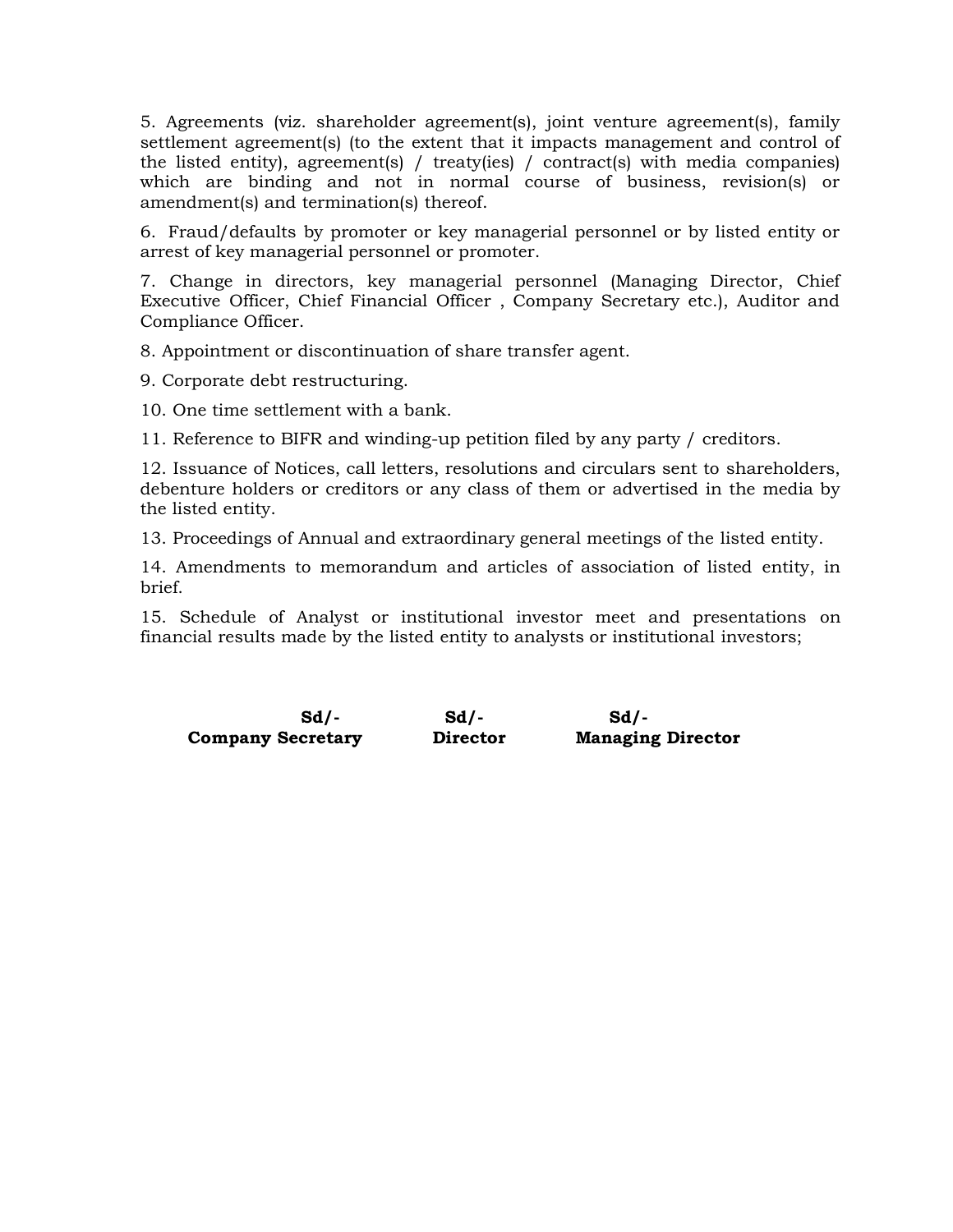#### **Annexure – B**

**EVENTS WHICH SHALL BE DISCLOSED UPON APPLICATION OF THE GUIDELINES FOR MATERIALITY** (adopted in line with para B of part A of Schedule III of Listing Regulation).

1. Commencement or any postponement in the date of commencement of commercial production or commercial operations of any unit/division.

2. Change in the general character or nature of business brought about by arrangements for strategic, technical, manufacturing, or marketing tie-up, adoption of new lines of business or closure of operations of any unit/division (entirety or piecemeal).

3. Capacity addition or product launch.

4. Awarding, bagging/ receiving, amendment or termination of awarded/bagged orders/contracts not in the normal course of business.

5. Agreements (viz. loan agreement(s) (as a borrower) or any other agreement(s) which are binding and not in normal course of business) and revision(s) or amendment(s) or termination(s) thereof.

6. Disruption of operations of any one or more units or division of the listed entity due to natural calamity (earthquake, flood, fire etc.), force majeure or events such as strikes, lockouts etc.

7. Effect(s) arising out of change in the regulatory framework applicable to the listed entity

8. Litigation(s) / dispute(s) / regulatory action(s) with impact.

9. Fraud/defaults etc. by directors (other than key managerial personnel) or employees of listed entity.

10. Options to purchase securities including any ESOP/ESPS Scheme.

11. Giving of guarantees or indemnity or becoming a surety for any third party.

12. Granting, withdrawal, surrender, cancellation or suspension of key licenses or regulatory approvals.

 **Company Secretary Director Managing Director**

**Sd/- Sd/- Sd/-**